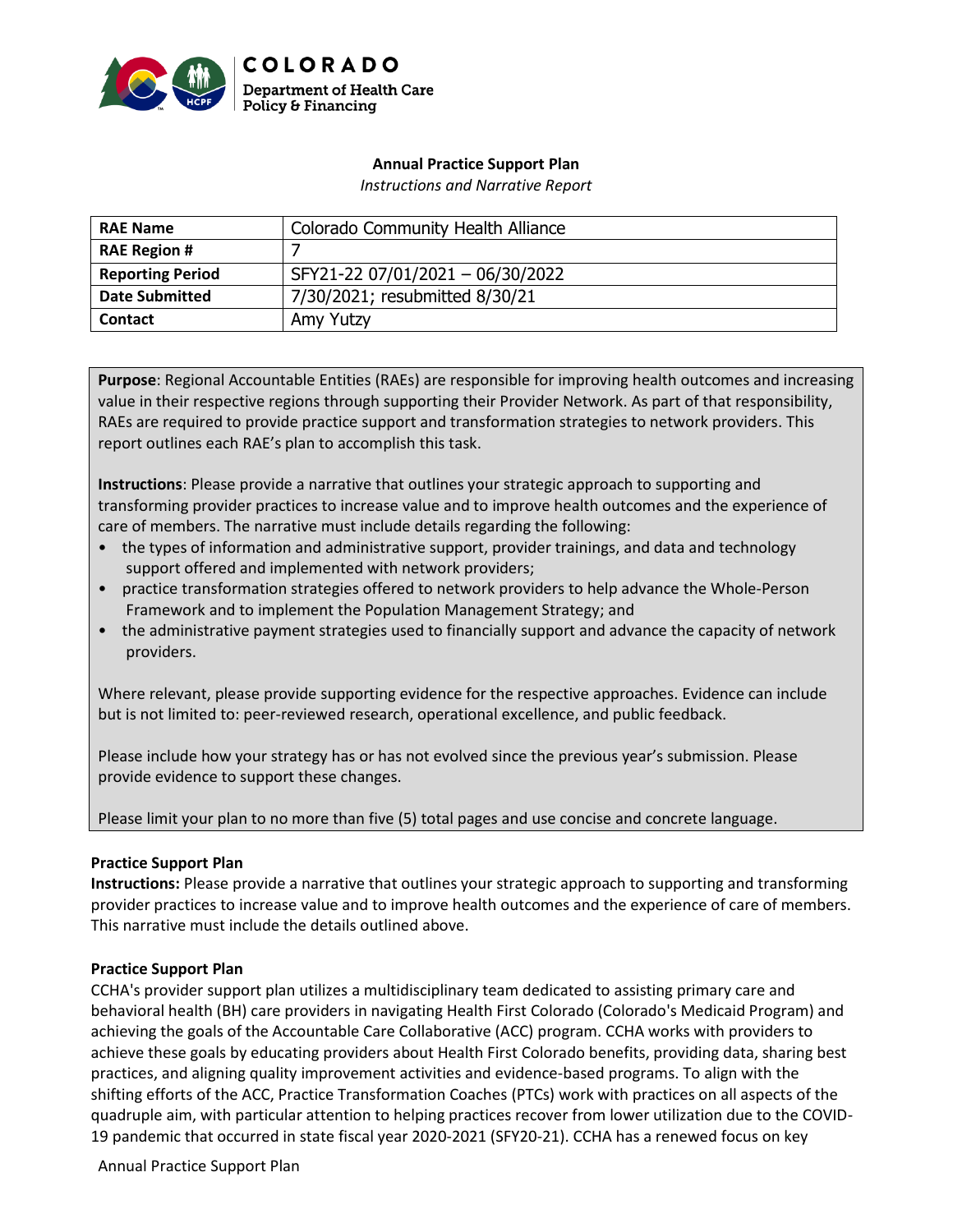

performance indicators (KPIs), particularly well visits and dental visits, which saw a significant decrease in SFY20-21. Additionally, CCHA is working to improve member health outcomes by developing and evaluating evidence-based interventions and programs to support condition management for complex members, diabetes, maternity, and other chronic conditions that impact members. CCHA is also working to finalize an updated definition of complex members and implement internally and among the provider network. These efforts will include the population management strategies outlined below based on research that practice transformation is a constant process and that a focus on preventive care at the practice level may reduce hospitalizations and total cost of care.

## *SFY21-22 Strategy*

CCHA's practice support strategies have proven successful over the course of the RAE contract, as evidenced by upward trends in KPI performance (outside of COVID anomalies) and provider satisfaction (as evidenced by participation in quality improvement activities and regional meetings, and provider retention). CCHA believes that by applying these core approaches, effective change can occur within practices; thus, CCHA is not altering its practice support strategy and will continue to use the following approaches with practices:

- Individualize practice specific interventions based on unique performance and capabilities
- Support practice-directed goals through monthly quality improvement meetings and by using data to determine where gaps exist and information about their members
- Ensure consistent, quality improvement efforts with coaching accountability using standardized agendas and reports
- Encourage data-driven risk stratification to focus outreach and interventions
- Provide technical assistance to enhance programming for condition management as applicable
- Assist with maximizing earning potential by means of Alternative Payment Methodologies (APM), APM2, KPI incentive dollars, and other opportunities as appropriate, such as participation in the maternity bundled payment program.

Although the strategic approach remains unchanged due to its effectiveness, the areas of focus, tools and interventions have evolved this year, including:

### **Focus areas:**

• **KPI Strategies -** As mentioned above, COVID-19 support was priority and reduced KPI efforts for most of the previous fiscal year. Starting in February 2021, PTCs evaluated capacity of Primary Care Medical Providers (PCMPs) and began to resume efforts on KPI strategies. Building upon work that was done prior to the pandemic, PTCs will help providers focus on members who missed appointments during the pandemic and help them develop strategies to outreach and address these members' needs.

### **Tools:**

• **Provider Portal** - CCHA created a provider portal to share data more securely with providers and to allow them to pull their own data at their convenience.

## **Interventions**:

- **Enhanced Risk Stratification** In SFY21-22, CCHA made major changes to the complex member definition to better align with Department of Health Care Policy & Financing (HCPF) priorities, better identify members who may benefit from care coordination, align with performance measures, and to allow CCHA to better track and report on outcomes. This updated stratification will be shared with applicable network providers to support targeted and coordinated efforts.
- **Payment Strategies** CCHA updated its provider payment strategies to focus more on condition management and caring for complex members in alignment with performance measures.
- **COVID-19 Support** CCHA provided both financial support and quality improvement activities to providers throughout SFY20-21. PTCs helped providers become vaccination sites, set up telehealth workflows, and understand programmatic changes. These efforts diverted from the normal focus on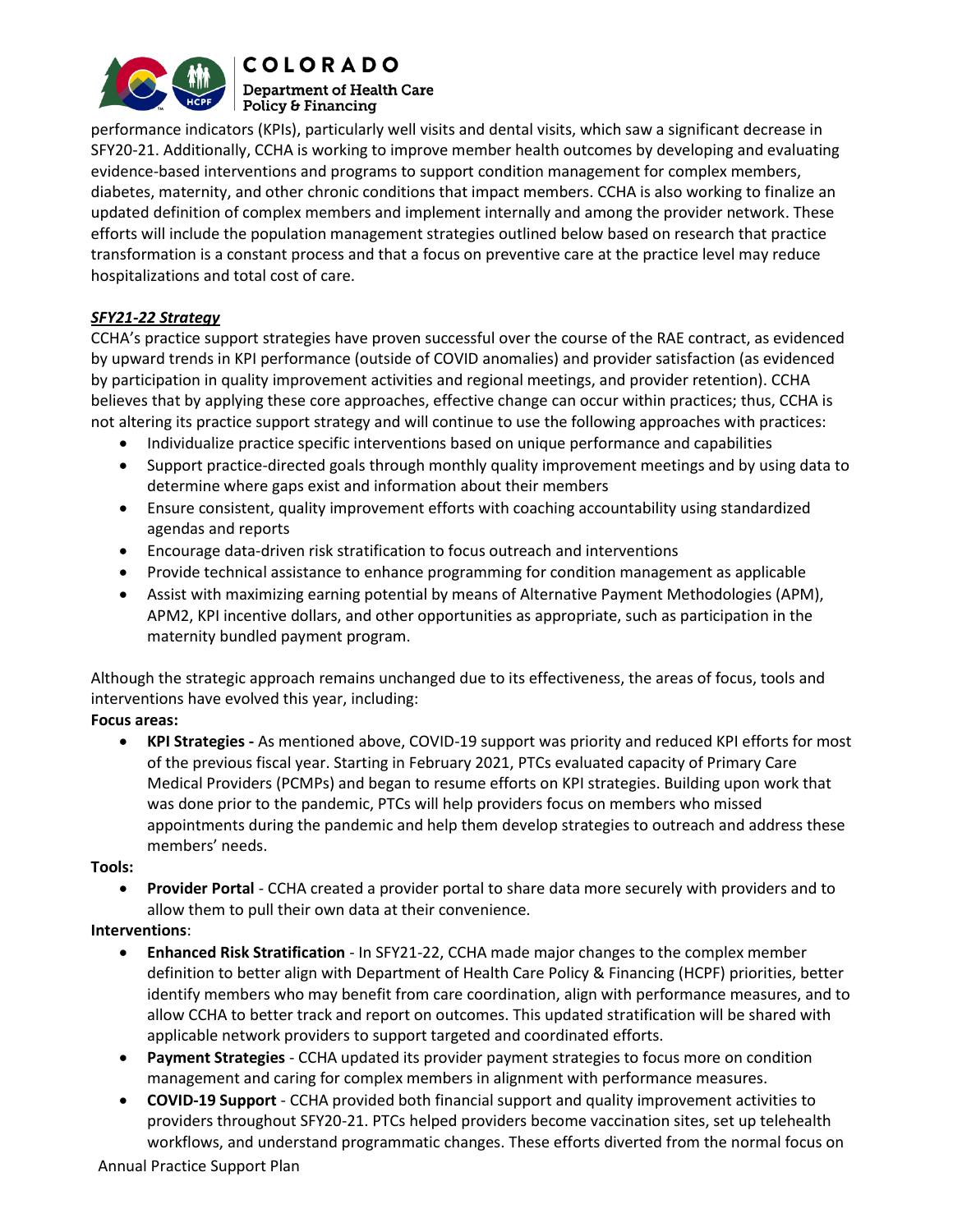

performance measures, particularly the KPIs. Going forward, CCHA has plans to provide additional financial support through the COVID-19 Vaccination Support Fund. PTCs will continue to meet regularly with practices, virtually if needed, to help with workflows as guidance continues to evolve, including encouraging vaccine sites to continue the efforts and provide boosters going forward.

• **Programming Support -** Through the revised payment methodology, CCHA will be incenting practices to develop their own evidence-based programming to support population health management for their attributed members. CCHA PTCs support practices by providing member-level data, developing workflows, guiding quality improvement efforts, using standardized tools to track progress, and support connection to community resources. This is supplemented by CCHA care coordination programs, including complex, diabetes, and maternity programs.

Additional information regarding each initiative is provided throughout the report. CCHA continues using lessons learned and assessing practice support strategies. We build upon progress year over year to support the medical home model as the focal point of care to increase preventative care, improve member outcomes, and reduce costs. PTCs are committed to sharing best practices so that successes can be scaled up across the region and reports are continuously improved to meet the changing needs of the RAE and providers.

## **Informational and Administrative Support**

CCHA's practice support team includes the following:

- *Network Managers -* Contract with providers, help with billing and coding issues, communicate policy changes, system updates, provider portal signup and training, etc. Advocate for providers and act as a liaison between HCPF and the provider network.
- *Practice Transformation Coaches (PTCs) -* Support quality improvement activities, data sharing, quality improvement tools, establishing quality improvement teams, supporting providers with ACC initiatives such as understanding and meeting the KPIs, the BH incentive, and the Alternative Payment Methodology (APM) measures; as well as aligning quality improvement activities. PTCs are also working to support Accountable Care Network providers (ACNs) as CCHA works with HCPF to meet the updated extended care coordination (ECC) documentation standards.
- *Population Health -* Collaborate with providers to improve members' health outcomes, identify costsaving strategies, and increase member satisfaction through targeted interventions, data sharing, and continuous improvement activities.
- *Care Coordinators*  Provide comprehensive and integrated care coordination support by:
	- o Facilitating appointments with the Primary Care Medical Providers (PCMP) and other specialists or specialty BH network providers;
	- o Co-locating care coordinators in provider and hospital settings who have direct access to members in need of care coordination;
	- o Establishing processes for PCMPs to refer members for care coordination services; and
	- o Providing timely communication to PCMPs on care plans, community resource involvement, and patient/family goals.
- *Community Liaisons*  Establish relationships and collaborate with community partners to promote health, meet regularly with organizations that provide medical and non-medical community-based resources, and provide updates to the provider community on which resources are available.

*Provider Training* - Providers will receive ongoing education monthly, quarterly, and annually on topics identified through various channels (i.e., benefit changes, HCPF policy, provider requests, etc.). CCHA has found that by using a multi-modal approach to sharing information it is better able to reach and engage providers through their preferred methods. Training will be delivered through:

- Print communications (provider manuals, newsletters, clinical and non-clinical educational materials)
- Provider page and resources on the CCHA website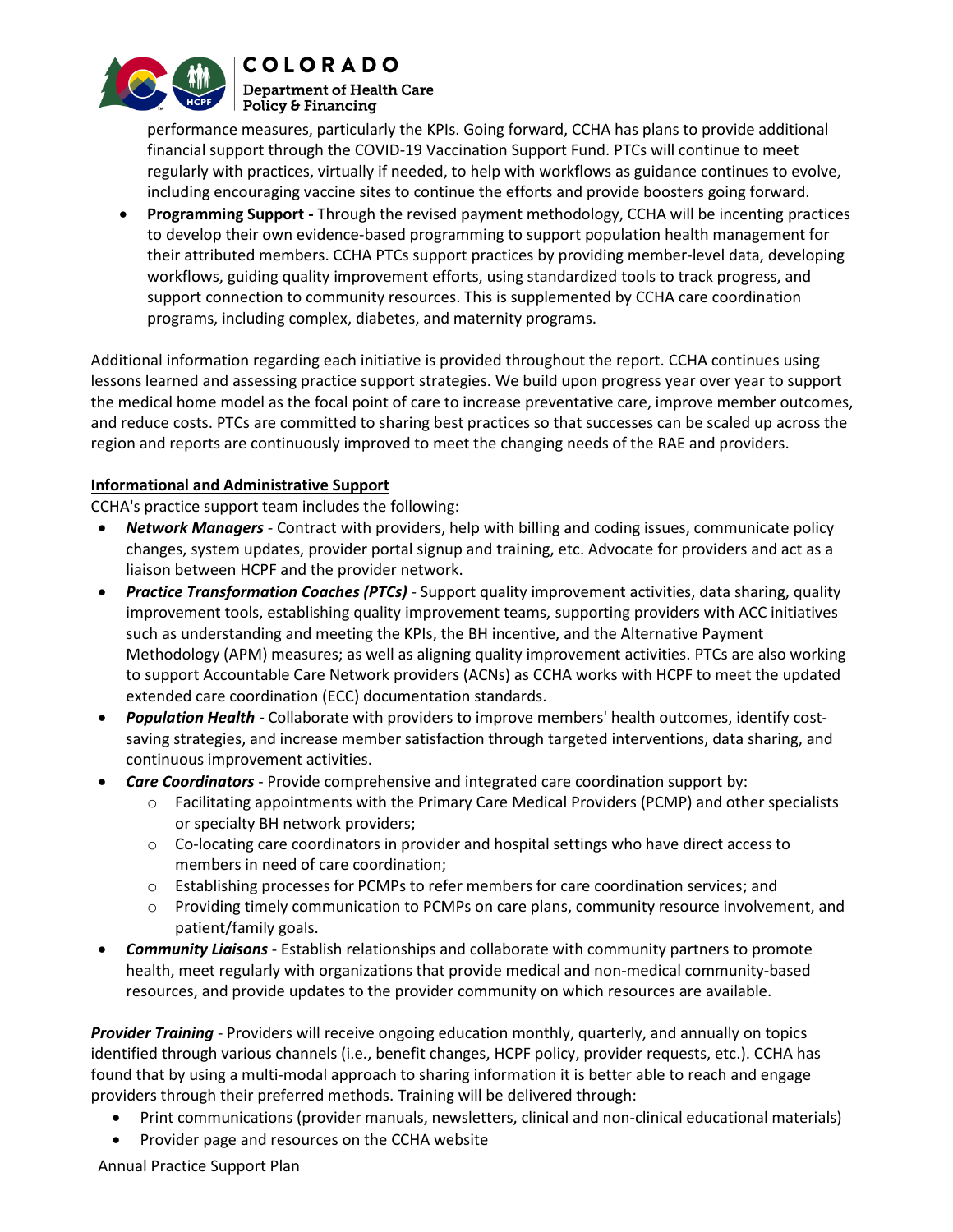

# **COLORADO**

#### **Department of Health Care**  $\mid$  Policy & Financing

- In-person training (learning sessions, in-practice boot camps, Medicaid provider update meetings)
- Virtual training (live or recorded webinars)
- Provider open forums
- Provider orientations
- Provider Portal

*Provider Manuals* - Provider manuals outline the requirements with which network providers must comply. Updated at least annually, or as needed, CCHA publishes manuals specific to physical health (PH) and BH providers. They are available via the CCHA website, and by email, standard U.S. Mail, or fax upon request. CCHA will send provider memos or bulletins, which may serve to amend or update the information in the provider manual between editions.

*Provider Orientation -* New PH providers receive a formal orientation by a Network Manager, which includes a review of the provider manual and CCHA policies and procedures. CCHA attempts to schedule this training within thirty (30) calendar days of their contract effective date, dependent on practice schedules. CCHA will communicate sessions offered to all providers via mailings and/or provider website postings. Training may be provided in large group settings, virtually via webinars, or in person. Provider orientations for BH providers will include elements specific to capitated BH, such as utilization management and the claims submission process.

*Provider Portal -* CCHA has created the Provider Portal to support contracted PCMP practices serving Health First Colorado members by providing a secure, consistent method for CCHA to share data and resources with providers and practice staff, as applicable. Expanding the portal to BH providers may be possible in the future. Using the portal creates a unique opportunity for improvement by reducing administrative burden of having to send individual (and sometimes encrypted) emails by automating the reporting process and providing a more efficient, centralized location for providers to report bi-directionally. In Region 7, 67 PCMP locations have signed up for the Provider Portal, can use the portal to access all financial reports, and will begin using the portal to report on condition management activities in the fall of 2021.

*Website* - The CCHA website[, CCHAcares.com,](http://www.cchacares.com/) has information for providers and members regarding CCHA, Health First Colorado, the ACC, and health resources. Available in English and Spanish, it includes a robust provider directory, community resources, educational materials, a health library with hundreds of health topics, and other health care information. The CCHA Program Improvement Advisory Committee minutes are also available on the website for providers to review and learn how to be involved.

- *Language Options* The website is in English and Spanish and can be changed by selecting the language at the top of the homepage. The website is also built with Google translate so members can use their preferred language at the click of a button.
- *Patient Education* All Health First Colorado and vendor information are listed and presented on the website to help members navigate the available resources. Information about staying healthy, emergency department (ED) utilization, choosing a doctor, COVID-19 updates, etc., is also included.

*Materials* - CCHA continues developing practice support and member materials to help explain Health First Colorado benefits and educate members about their health. Practice materials can be ordered for free from the website and include a CCHA Quick Reference Guide, depression screening guides and tools, BH referral guides, and KPI reference guides. Member materials include the Map to Medicaid brochures, care coordination brochures, prevention topics, BH guides/referral information, general disease education materials, and more. Examples of these materials are available upon request.

### **Population Health and Condition Management Strategies**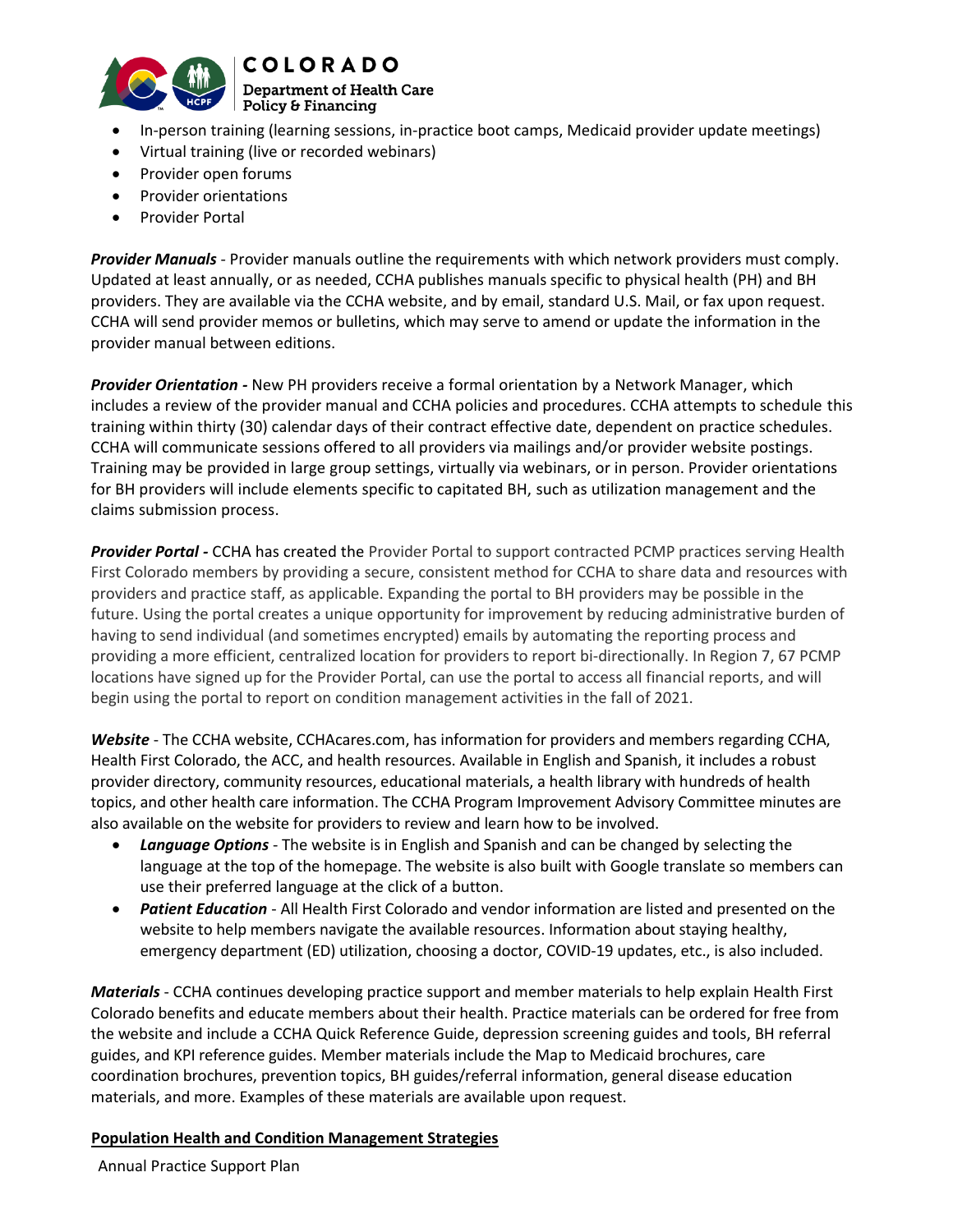

CCHA relies on the quadruple aim as the overarching vision to drive successful population management and recognizes that our provider network plays an integral part in achieving these goals. As described in detail in our Population Management Strategic Plan, CCHA's Population Management Program is built upon understanding the populations served, aligning interventions to meet members' needs, supporting providers, and forming strong community partnerships. CCHA uses evidence-based models, for example, as it develops an updated definition for complex members to align with the best practices identified by the National Academy of Medicine: Effective Care for High-Need Patients. CCHA is aligning with provider focus areas, such as shifting back toward preventative medicine after the COVID-19 pandemic. CCHA applies feedback from the Program Improvement Advisory Committee to develop, evaluate, and modify interventions related to chronic conditions. Each month, CCHA stratifies and revises outreach and interventions using uses claims and RAE-level data provided by HCPF to feed internal dashboards, and then passes relevant information on to PCMPs. For example, PTCs and clinical quality teams offer detailed data and high-risk member lists to practices and BH entities identifying their complex and high-cost members who may benefit from care coordination and wrap-around services, in the case of the ACNs, or refer them to CCHA for care coordination.

In alignment with HCPF's priority areas, CCHA worked with providers to identify existing programs related to diabetes, maternity care, and complex members. For each program, CCHA is collaborating with providers in the following ways:

- *Diabetes* CCHA works with providers to connect members to care coordination services, and the PTCs also share member-level data to help practices prioritize members, which includes:
	- o Members with less than one A1c reading within the last 12 months
	- o Last A1c reading, if available
	- o Less than one visit a year with their PCMP

Further, to prioritize medication adherence and assist with providers who may have challenges with pulling their own data, CCHA added this measure to the 2021 Provider Incentive Program and created a dashboard to share diabetes medication adherence data.

- *Maternity* –CCHA identified the OBGYNs with the most significant Medicaid utilization and birth claims who CCHA has not contracted as PCMPs. CCHA is in the process of meeting with each of these providers to educate them on how CCHA can support them by providing care coordination, connecting members to community resources, and providing free educational information for members. Though it has sometimes been challenging to connect with these providers, CCHA has hired a physician consultant to help facilitate peer to peer connections with these OBGYNs. Additionally, CCHA has developed dashboards to share data with OBGYNs related to their member utilization patterns to decrease unnecessary ED utilization for pregnant women. CCHA encourages these providers to sign up for the CCHA specialist newsletter, which provides regular updates about CCHA programs and Health First Colorado benefits.
- *Complex –* CCHA will implement a refined, evidence-informed complex definition this year to align with HCPF's priorities and stratify members with the highest needs. Inspired by a literature review, CCHA has been working to identify critical characteristics of our most complex members in addition to the ten conditions identified by HCPF. This information will support use of predictive analytics to identify highneeds members and CCHA will share that information with our PCMPs. In addition, as explained below, CCHA implemented a new payment arrangement with PCMPs on 7/1/21. This new payment methodology will allow more financial incentives and resources to manage the most complex members with the idea that a strong relationship between the PCMP and a member will lead to better condition management and decreased hospital and ED utilization.

CCHA regularly informs network providers and community partners how to refer members to CCHA for care coordination services. CCHA disseminates this information through various avenues, including monthly provider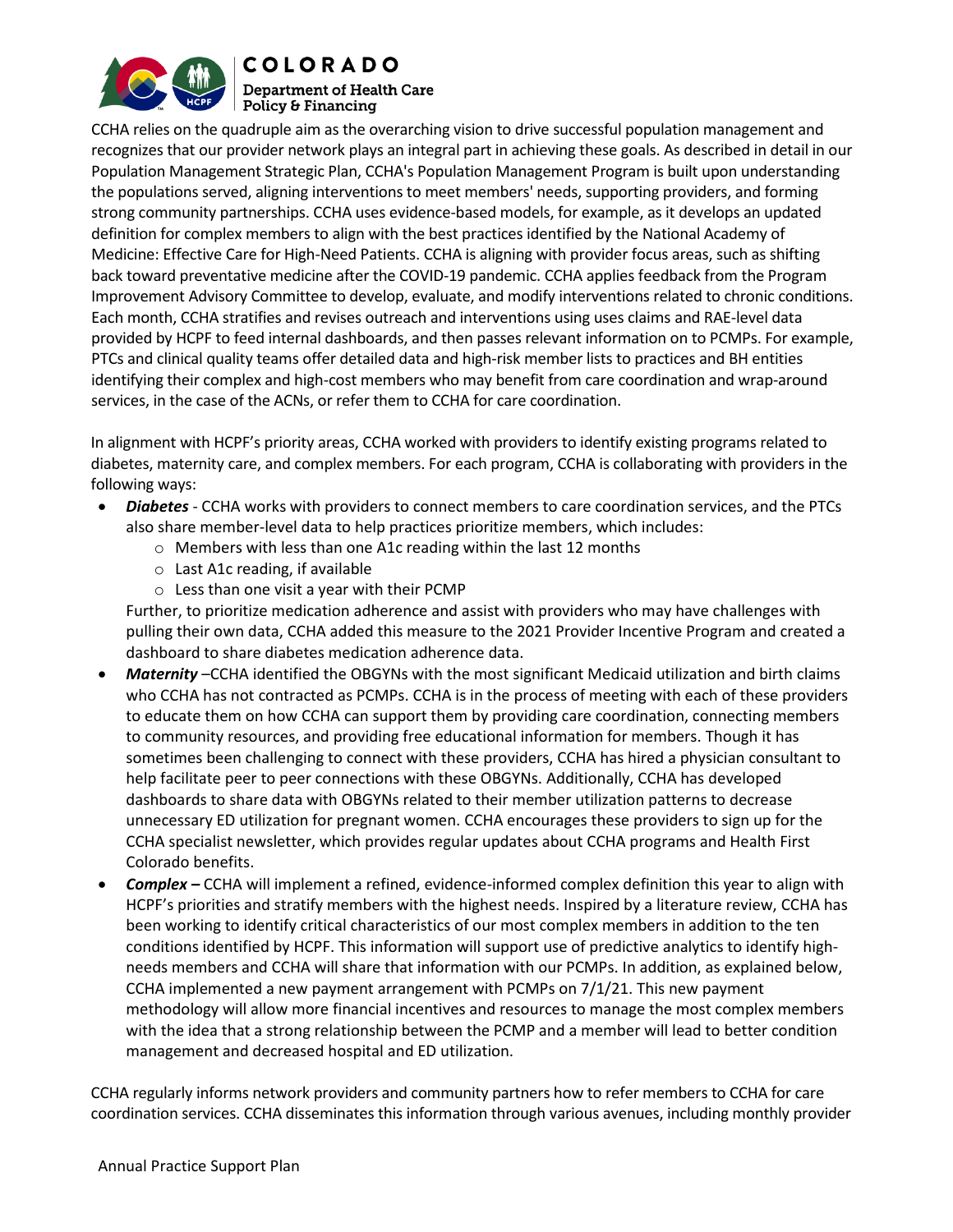

newsletters, monthly quality meetings with CCHA PTCs, a routine collaboration between care coordinators and PCMP practices, and CCHA community liaison meetings with community organizations.

CCHA is also committed to the objective and systematic monitoring and ongoing evaluation of our provider network's quality, safety, and effectiveness. This multidimensional approach enables the team to focus on opportunities for improving clinical care, service quality, member safety, and member experience. Over the next year, CCHA will continue to monitor the quality of services provided and implement new quality improvement strategies to improve these services. For example, CCHA will create new partnerships with topvolume BH providers and facilitate continuous improvement cycles through BH-focused scorecards and quality dashboards. In addition, quality improvement interventions will be implemented to increase member safety, improved functional outcomes, and increased satisfaction with services.

Recently, CCHA developed practice profiles detailing the risk-adjusted total cost of care at the practice site level to help providers better understand their membership and opportunities for improvement. CCHA designed the practice profile reports to compare spending and utilization across an entity's practices and the RAE as a whole. These will include member costs and utilization related to professional and outpatient services, long-term care services, hospital services, and home and community-based services. These profiles also show the top providers and services by cost related to home health and home and community-based services and provide an in-depth look at pharmacy claims, offering the top medications, pharmacies, and therapeutic drug classes by cost. CCHA shared the first iteration of the practice profile reports with Matthews-Vu Medical Group in Region 7. Pending feedback, the information will be finalized and shared with the broader network.

In addition, PTCs aid practices in promoting wellness and establishing relationships between the members and their PCMP, which can positively influence patient outcomes. PTCs provide practices with their Medicaid rosters, which indicate if the member is verified, meaning that the member has received services from the practice in the previous 24 months. This data allows the practice to identify all of their Health First Colorado members and unverified members who haven't been seen within the last 24 months and may have unmet health care needs. PTCs review this data with practices at least monthly and utilize this time to address KPIs that may indicate gaps in care for members, such as well visits, dental visits, and ED utilization.

### **Payment Strategies**

### *Administrative payment strategies*

- *Tiered Payment Model (PCMPs) -* Beginning July 1, 2021, CCHA implemented a new tiered payment model for the PCMP network that aligns with the HCPF's Population Management Framework. This Framework is designed to help achieve HCPF and state goals aimed at improving health outcomes and reducing unnecessary costs through targeted condition management programs that address conditions most prevalent among Health First Colorado members, as identified by the state. CCHA's new tiered payment model is designed around condition management programming available within the network. The new tiered payment model will increase resources for programs and services provided to members engaged in care, particularly those who require a higher degree of support to manage or prevent the progression of complex health conditions identified as priority by the state.
- *COVID-19 Support -* In SFY20-21, CCHA provided PCMPs with both operational and financial support during the COVID-19 pandemic. The immediate and unexpected reduction of in-person services created significant financial barriers for providers; however, many reported the additional funding from HCPF, passed down through the RAEs, helped prevent unnecessary closures and access issues. In Region 7, using a combination of earned KPI funds and performance pool financial support, CCHA paid out \$4,134,533.38 to PCMPs. PTCs also educated PCMPs on changes to telehealth benefits, helped set up telehealth workflows, and shared best practices as PCMPs learned to navigate a new normal throughout the pandemic. Additionally, CCHA PTCs and Network Managers helped practices navigate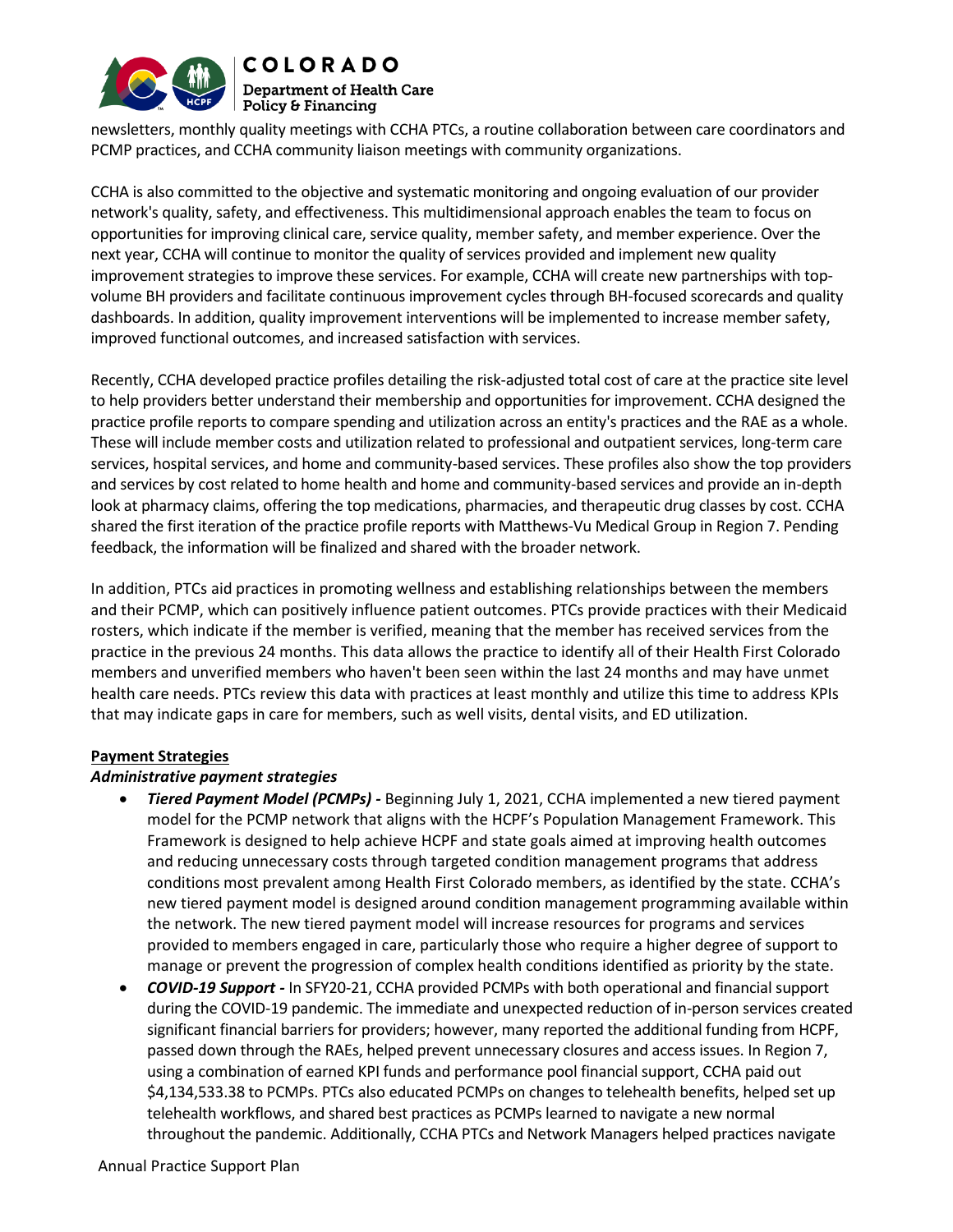

barriers around establishing telehealth services and workflows to better serve members both now and in the future when in-person care may not be practicable.

CCHA supports providers by sharing the most current information about COVID-19 and updates providers through its provider newsletter and email blasts as important information becomes available. CCHA works with providers to leverage state and local initiatives (such as the interim payment program), encourage providers to become vaccination sites and understand cultural differences that may fuel vaccine hesitancy among their members. In addition to resource sharing, PTCs have helped identify vaccine sites for vulnerable members, for example, Colorado Community Clinic is working with CCHA Care Coordinators to set up COVID-19 vaccine appointments for members who are releasing from the Department of Corrections.

## *CCHA Incentive Programs and Key Performance Indicator Strategies*

CCHA is committed to investing all KPI incentive dollars earned back into the community. 75% of funds go back PCMPs through the Provider Incentive Program; the remaining 25% of funds are directed to community partners or providers through the Community Incentive Program to fund innovative projects that address high-priority community and member needs.

- *Primary Care Medical Provider Incentive Program* For CCHA to payout incentive dollars to the PCMP, CCHA as a region must first accomplish the KPI Tier 1 or Tier 2 goals. PCMPs with attribution of 300 or greater and rural providers are eligible for CCHA's incentive program. CCHA's incentive criteria include the following elements:
	- o Clinical Quality Indicators
	- o ACC performance measures
	- o Member outcomes
	- o Focus on prevention and primary care
	- o Efficient and appropriate utilization of services and benefits

The SFY20-21 CCHA PCMP Incentive Program included an asthma clinical outcome metric, which requires at least 50% of members with asthma have at least one visit with the provider annually. PTCs continue working with practices to initiate quality improvement activities to help PCMPs meet and improve on asthma incentive metrics, including identifying members who have not been seen by the practice in more than a year and implementing an outreach campaign to get members seen. Additionally, CCHA developed an asthma medication adherence dashboard that coaches share with practices to identify members who are not adherent to their medications.

In SFY20-21, CCHA paid \$3,744,918.48 in incentives to PCMPs in Region 7. CCHA will reevaluate the criteria included in this program next year, such as new medication adherence measures, to better align with HCPF initiatives related to decreasing costs and managing chronic conditions. Nevertheless, pay for performance has shown to be an effective strategy to address gaps in care related to chronic conditions, hopefully reducing complications and costs.

• *Community Incentive Program -* CCHA's Community Incentive Program invests money for services that are not billable Health First Colorado benefits or to support organizations with starting a new resource or service not requiring ongoing funding. Activities or services must align with at least one of the priorities of the ACC program, KPIs, and/or other incentive measures. The CCHA Community Incentive Program application and selection process is managed by the voting members of CCHA's regional Performance Improvement Advisory Committee (PIAC). Among the \$695,457 CCHA will pay to community partners in Region 7 in 2021, Peak Vista is utilizing their funding to add a nurse navigator for the Enrichment and Counseling Center in El Paso County.

As mentioned above, CCHA is committed to improving dental and well-visit KPI rates that fell during the height of the pandemic. With an ever-increasing denominator due to the public health emergency orders,